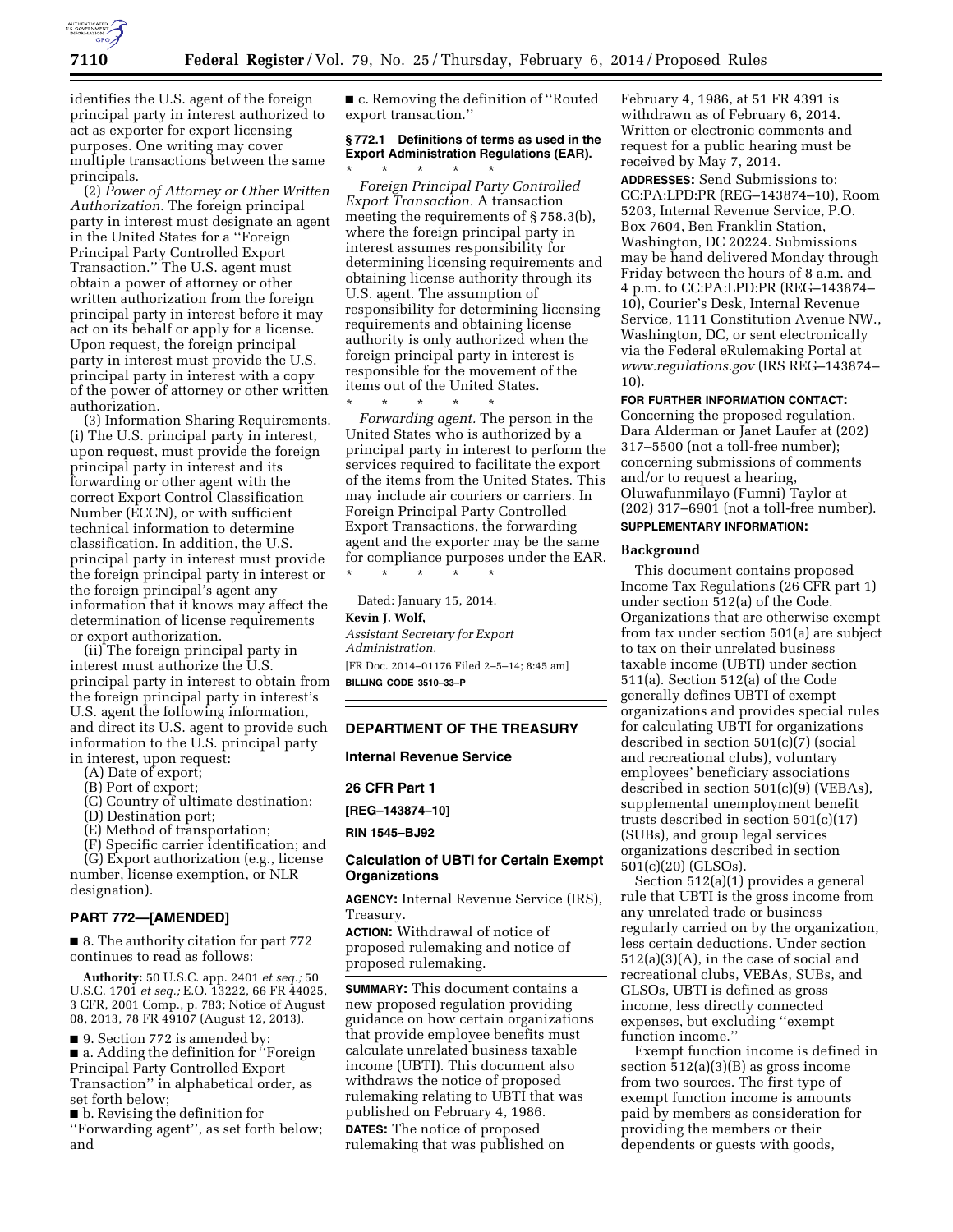facilities, or services in furtherance of the organization's exempt purposes. The second type of exempt function income is all income (other than an amount equal to the gross income derived from any unrelated trade or business regularly carried on by the organization computed as if the organization were subject to section  $512(a)(1)$  that is set aside: (1) For a charitable purpose specified in section  $170(c)(4)$ ; (2) in the case of a VEBA, SUB, or GLSO, to provide for the payment of life, sick, accident, or other benefits; or (3) for reasonable costs of administration directly connected with a purpose described in (1) or (2).

Section 512(a)(3)(E) generally limits the amount that a VEBA, SUB, or GLSO may set aside as exempt function income to an amount that does not result in an amount of total assets in the VEBA, SUB, or GLSO at the end of the taxable year that exceeds the section 419A account limit for the taxable year. For this purpose, however, the account limit does not take into account any reserve under section 419A(c)(2)(A) for post-retirement medical benefits.

Section 512(a)(3)(E) was added to the Code under the Tax Reform Act of 1984, Public Law 98–369 (98 Stat. 598 (1984)). Congress enacted section 512(a)(3)(E) to limit the extent to which a VEBA, SUB, or GLSO's income is exempt from tax, noting that ''[p]resent law does not specifically limit the amount of income that can be set aside'' by a VEBA, SUB, or GLSO on a tax-free basis. H.R. Rep. No. 98–432, pt. 2, at 1275.

To implement section 512(a)(3)(E), § 1.512(a)–5T was published in the **Federal Register** as TD 8073 on February 4,1986 (51 FR 4312), with an immediate effective date. A crossreferencing Notice of Proposed Rulemaking (the 1986 Proposed Regulation) was issued contemporaneously with the temporary regulation. Written comments were received on the 1986 Proposed Regulation, and a public hearing was held on June 26, 1986. The 1986 Proposed Regulation is hereby withdrawn and replaced by the new proposed regulation that is published in this document. Section 1.512(a)–5T will continue to apply until it is removed by a final rule published in the **Federal Register**. This new proposed regulation contains some changes to improve clarity and respond to comments received on the 1986 Proposed Regulation, but otherwise generally has the same effect as the 1986 Proposed Regulation and § 1.512(a)–5T.

## **Explanation of Provisions**

### *Covered Entity*

This new proposed regulation uses the uniform term ''Covered Entity'' to describe VEBAs and SUBs subject to the UBTI computation rules of section 512(a)(3).1 For taxable years beginning after June 30, 1992, GLSOs are no longer exempt as section 501(c)(20) organizations. *See* section 120(e). Therefore, a GLSO is no longer a Covered Entity. Effective July 1, 1992, a GLSO could, if it otherwise qualified, request a ruling or determination modifying the basis for its exemption from section 501(c)(20) to section 501(c)(9).

## *Limitation on Amounts Set Aside for Exempt Purposes*

The 1986 Proposed Regulation and § 1.512(a)–5T provide that under section 512(a)(3)(E)(i), a Covered Entity's UBTI is generally the lesser of two amounts: (1) The investment income of the Covered Entity for the taxable year (excluding member contributions), or (2) the excess of the total amount set aside as of the close of the taxable year (including member contributions and excluding certain long-term assets) over the qualified asset account limit (calculated without regard to the otherwise permitted reserve for postretirement medical benefits) for the taxable year. In the view of the Treasury Department and the IRS, this means that UBTI is calculated based on the extent to which the assets of a Covered Entity at the end of the year exceed the section 512 limitation, regardless of whether income was allocated to payment of benefits during the course of the year.

In *CNG Transmission Mgmt. VEBA* v. *U.S.,* 588 F.3d 1376 (Fed. Cir. 2009), *aff'g,* 84 Fed. Cl. 327 (2008), the Federal Circuit Court of Appeals decided in favor of the IRS on this issue. The Court said that the ''language of section 512(a)(3)(E) is clear and unambiguous,'' and that a VEBA ''may not avoid the limitation on exempt function income in [section]  $512(a)(3)(E)(i)$  merely by allocating investment income toward the payment of welfare benefits during the course of the tax year.'' *CNG,* 558 F.3d at 1379, 1377–78; *accord Northrop Corp. Employee Insurance Benefit Plans Master Trust* v. *U.S.,* 99 Fed. Cl. 1 (2011), *aff'd,* 467 Fed. Appx. 886 (Fed. Cir. April 10, 2012), *cert. denied,* (Dec. 3, 2012).

Notwithstanding the view of the Treasury Department and the IRS and support for that view in the foregoing cases, one court has applied a different interpretation. In *Sherwin-Williams Co. Employee Health Plan Trust* v. *Comm'r,*  330 F.3d 449 (6th Cir. 2003), *rev'g,* 115 T.C. 440 (2000), the Sixth Circuit Court of Appeals held that investment income that the taxpayer VEBA earmarked and claimed was spent before year-end on reasonable costs of administration was not subject to the section 512(a)(3)(E) limit on exempt function income.2 The Treasury Department and the IRS believe that the decision in *Sherwin-Williams* is contrary to the statute, the legislative history of section 512(a)(3)(E), § 1.512(a)–5T, and the 1986 Proposed Regulation, and have determined that it is appropriate to issue this proposed regulation clarifying the proper way to make the calculation.<sup>3</sup> If the final regulation follows the approach taken in this proposed regulation, the IRS will no longer recognize the precedential effect of *Sherwin-Williams* in the Sixth Circuit.

This new proposed regulation retains the formula set forth in the 1986 Proposed Regulation and § 1.512(a)–5T but modifies and clarifies the description and adds examples. This new proposed regulation specifically states that any investment income a Covered Entity earns during the taxable year is subject to unrelated business income tax (UBIT) to the extent the Covered Entity's year-end assets exceed the account limit, and clarifies that this rule applies regardless of how that income is used.

To further improve clarity, this new proposed regulation slightly modifies language from the prior version of Q&A– 3, separates it into a new Q&A–2 and –3, and adds examples.

This new proposed regulation also reflects the rule under section

 $1$  While section  $501(c)(7)$  organizations are also subject to the UBTI computation rules of section 512(a)(3), this proposed regulation addresses only computations for VEBAs and SUBs.

<sup>2</sup>As noted by the Federal Circuit in *CNG, Sherwin-Williams* can be viewed as distinguishable on its facts because the government there agreed to a stipulation that the investment income at issue had been spent on administrative costs, and in *CNG*  there was not an equivalent stipulation. The Treasury Department and the IRS believe that the stipulation in *Sherwin-Williams* is not a distinction that should have affected the outcome. Specifically, the Treasury Department and the IRS believe that regardless of whether investment income is earmarked for (or otherwise traceable to) the payment of program benefits and administrative expenses during the year, the formula set forth in the 1986 Proposed Regulation and § 1.512(a)–5T, as well as the new proposed regulation, operates the same way.

<sup>3</sup>The IRS's interpretation is set forth in its nonacquiescence to the *Sherwin-Williams* decision (AOD 2005–02, 2005–35 I.R.B. 422). In AOD 2005– 02, the IRS recognized the precedential effect of the decision to cases appealable to the Sixth Circuit and indicated that it would follow *Sherwin-Williams*  with respect to cases within that circuit if the opinion cannot be meaningfully distinguished.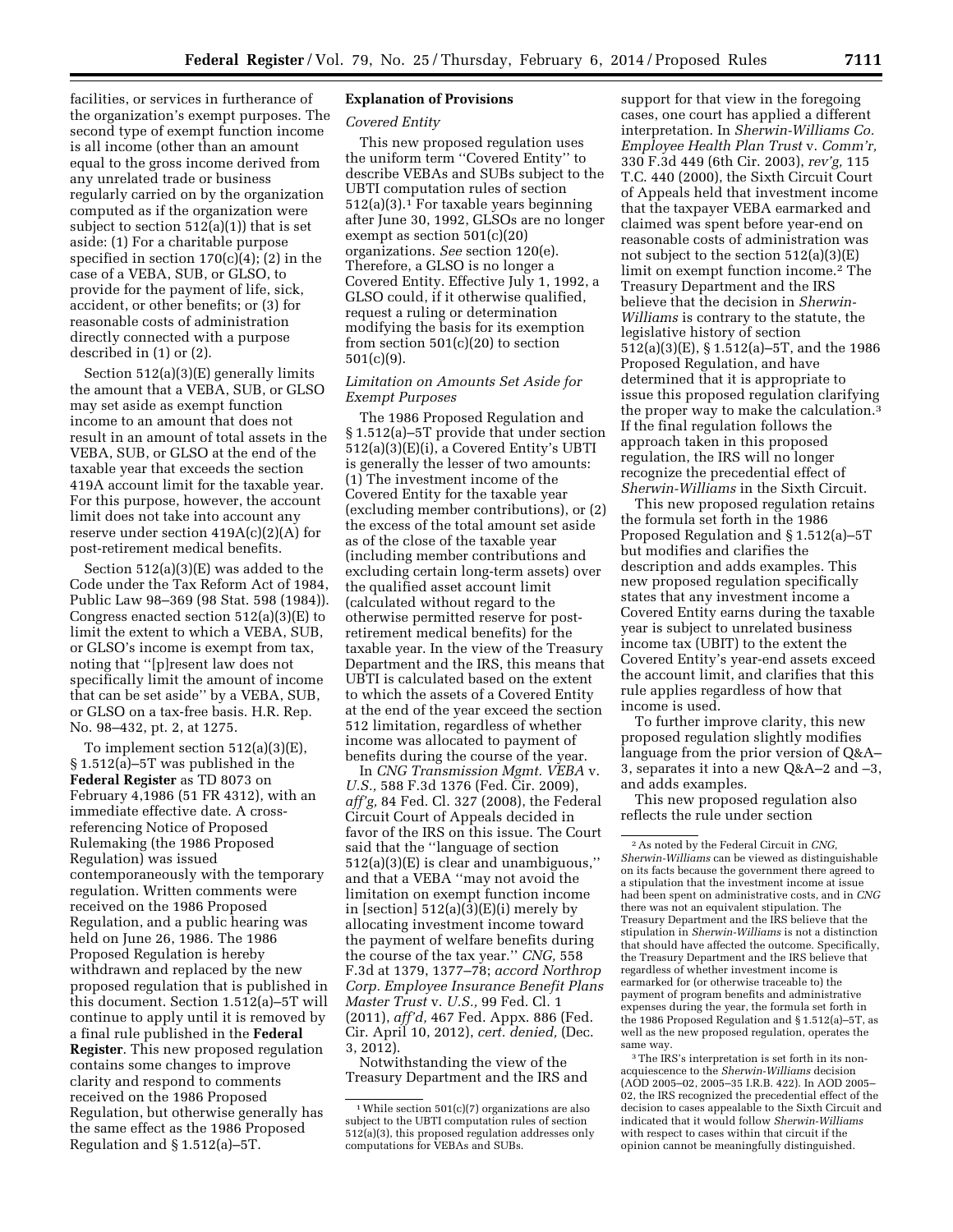512(a)(3)(B) that the UBTI of a Covered Entity includes UBTI derived by the Covered Entity from any unrelated trade or business (as defined in section 513) regularly carried on by it, computed as if the organization were subject to section 512(a)(1).

In addition, this new proposed regulation reflects the special rule under section  $512(a)(3)(E)(iii)$ . Accordingly, a Covered Entity is not subject to the limitation under section 512(a)(3)(E) if substantially all of the contributions to the Covered Entity are made by employers who were tax exempt throughout the five-year taxable period ending with the taxable year in which the contributions are made.

### *Special Rules Relating to Sections 419A(f)(5) and 419A(f)(6)*

Some commenters on the 1986 Proposed Regulation requested that the regulations explicitly provide that the special account limits under section 419A(f)(5) for collectively bargained plans be used in determining the set aside limits under section 512. The 1986 Proposed Regulation contained a rule that references § 1.419A–2T for special rules relating to collectively bargained welfare benefit funds. The Treasury Department and the IRS are actively working on regulations under section 419A(f)(5) relating to collectivelybargained welfare benefit funds and believe it is appropriate to address issues related to collectively bargained welfare benefit funds in that project.

A number of commenters suggested that a VEBA that is part of a 10 or more employer plan described in section 419A(f)(6) should be exempted from the UBTI rules under section 512. However, after the 1986 Proposed Regulation and § 1.512(a)–5T were published, the Technical Corrections to the Tax Reform Act of 1984, which was part of the Tax Reform Act of 1986, Public Law 99–514, added language to section 512(a)(3)(E)(i) that specifically subjects 10 or more employer plans to the set aside limit described in that section . *See* section 1851(a)(10)(A) of Public Law 99–514. Consistent with this change in the law, this new proposed regulation provides that a Covered Entity that is part of a 10 or more employer plan is subject to the set aside limit, and that the account limit is determined as if the plan is not subject to the exception under section 419A(f)(6).

#### *Treatment of Existing Reserves*

A number of concerns were raised by commenters relating to the rules in the 1986 Proposed Regulation regarding existing reserves. For example, one commentator stated that the

requirement that an employer must charge all post-retirement claims paid on or after July 18, 1984 against any existing reserve as of July 18, 1984 (and earnings on existing reserves) is burdensome. However, this treatment of existing reserves is required under section  $512(a)(3)(E)(ii)(III)$ . Thus, this new proposed regulation retains the rules regarding existing reserves in the 1986 Proposed Regulation and adds a clarification to the example.

# **Proposed Effective Date**

This regulation is proposed to apply to taxable years ending on or after the date of publication of the final regulation.

#### **Special Analyses**

It has been determined that this notice of proposed rulemaking is not a significant regulatory action as defined in Executive Order 12866. Therefore, a regulatory assessment is not required. It has also been determined that section 553(b) of the Administrative Procedure Act (5 U.S.C. chapter 5) does not apply to this regulation, and because the regulation does not impose a collection of information on small entities, the Regulatory Flexibility Act (5 U.S.C. chapter 6) does not apply. Pursuant to section 7805(f) of the Code, this regulation has been submitted to the Chief Counsel for Advocacy of the Small Business Administration for comment on its impact on small business.

### **Comments and Requests for Public Hearing**

Before this proposed regulation is adopted as a final regulation, consideration will be given to any written (a signed original and eight (8) copies) or electronic comments that are timely submitted to the IRS. The Treasury Department and the IRS request comments on all aspects of the proposed rules. All comments will be available for public inspection and copying. A public hearing will be scheduled if requested in writing by any person that timely submits written or electronic comments. If a public hearing is scheduled, notice of the date, time, and place for the hearing will be published in the **Federal Register**.

#### **Drafting Information**

The principal authors of this regulation are Dara Alderman and Janet Laufer, Office of Division Counsel/ Associate Chief Counsel (Tax Exempt and Government Entities). However, other personnel from the Treasury Department and the IRS participated in the development of this regulation.

## **List of Subjects in 26 CFR Part 1**

Income taxes, Reporting and recordkeeping requirements.

## **Proposed Amendments to the Regulations**

Accordingly, 26 CFR part 1 is proposed to be amended as follows:

#### **PART 1—INCOME TAXES**

■ **Paragraph 1.** The authority citation for part 1 continues to be read in part as follows:

**Authority:** 26 U.S.C. 7805 \* \* \* ■ **Par. 2.** Section 1.512(a)–5 is added to read as follows:

#### **§ 1.512(a)–5 Questions and answers relating to the unrelated business taxable income of organizations described in paragraphs (9) or (17) of section 501(c).**

Q–1. What does section 512(a)(3) provide with respect to organizations described in paragraphs (9) or (17) of section  $501(c)$ ?

A–1. (a) In general, section  $512(a)(3)$ provides rules for determining the unrelated business income tax of voluntary employees' beneficiary associations (VEBAs) and supplemental unemployment benefit trusts (SUBs). Under section 512(a)(3)(A), a Covered Entity's ''unrelated business taxable income'' means all income except exempt function income. Under section 512(a)(3)(B), exempt function income includes income that is set aside for exempt purposes, as described in Q&A– 2 of this section, subject to certain limits, as described in Q&A–3 of this section.

(b) For purposes of this section, a ''Covered Entity'' means a VEBA or a SUB.

Q–2. What is exempt function income?

A–2. (a) Under section 512(a)(3)(B), the exempt function income of a Covered Entity for a taxable year means the sum of—

(1) amounts referred to in the first sentence of section 512(a)(3)(B) that are paid by members of the Covered Entity and employer contributions to the Covered Entity (collectively ''member contributions''); and

(2) other income of the Covered Entity (including earnings on member contributions) that is set aside for—

(i) a purpose specified in section  $170(c)(4)$  and reasonable costs of administration directly connected with such purpose, or

(ii) subject to the limitation of section 512(a)(3)(E) (as described in Q&A–3 of this section), the payment of life, sick, accident, or other benefits and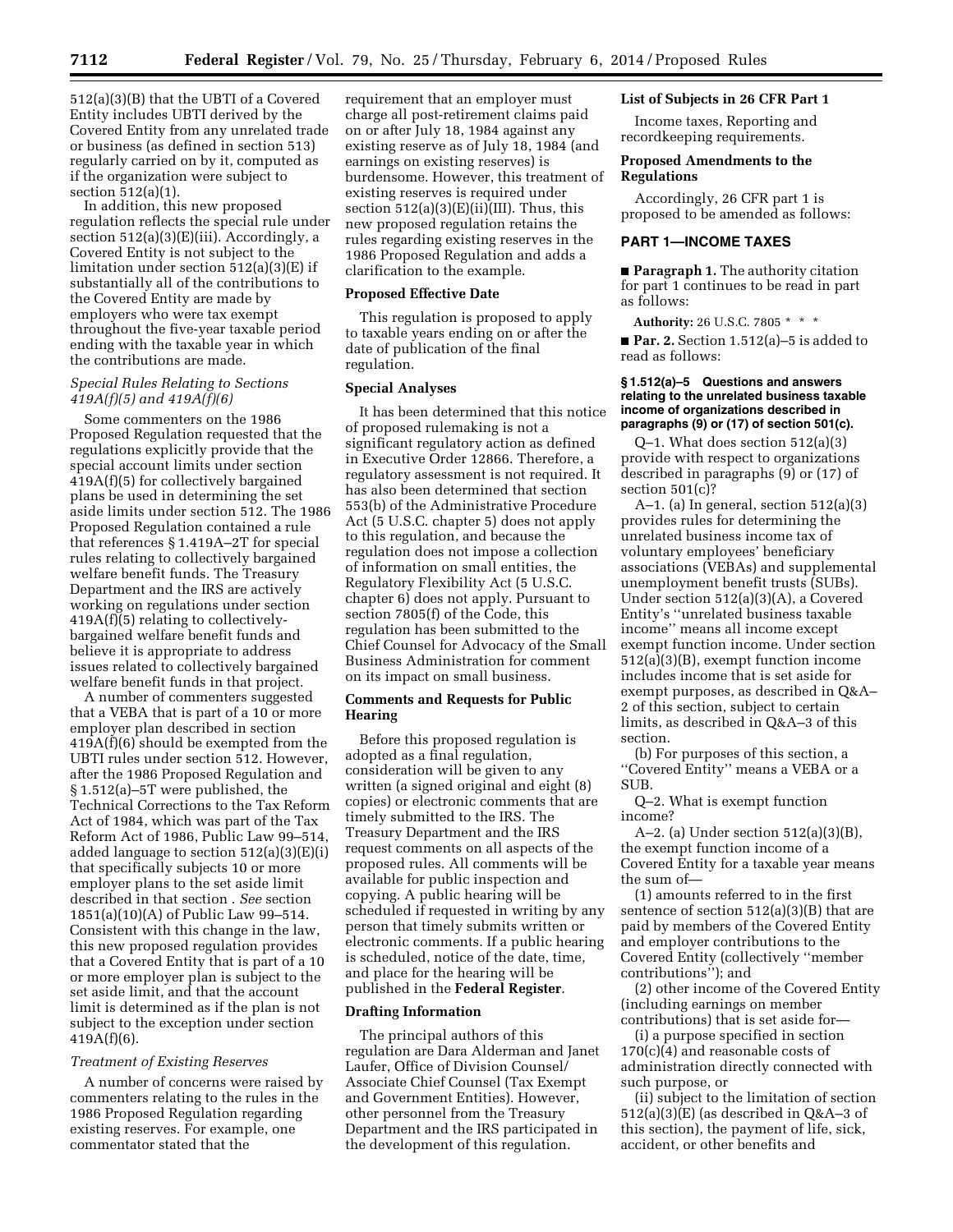reasonable costs of administration directly connected with such purpose.

(b) The other income described in paragraph (a)(2) of this Q&A–2 does not include the gross income derived from any unrelated trade or business (as defined in section 513) regularly carried on by the Covered Entity, computed as if the organization were subject to section 512(a)(1).

Q–3. What are the limits on the amount that may be set aside? A–3. (a) Pursuant to section 512(a)(3)(E)(i), and except as provided in paragraph (b) of this Q&A–3, the amount of investment income (as defined in paragraph (c)(1) of this Q&A– 3) set aside by a Covered Entity as of the close of a taxable year of such Covered Entity to provide for the payment of life, sick, accident, or other benefits (and administrative costs associated with the provision of such benefits) is not taken into account for purposes of determining the amount of that income that constitutes ''exempt function income'' to the extent that the total amount of the assets of the Covered Entity at the end of the taxable year to provide for the payment of life, sick, accident, or other benefits (and related administrative costs) exceeds the applicable account limit for such taxable year of the Covered Entity (as described in paragraph (d) of this section). Accordingly, any investment income a Covered Entity earns during the taxable year is subject to unrelated business income tax to the extent the Covered Entity's year-end assets exceed the applicable account limit. This rule applies regardless of whether the Covered Entity spends or retains (or is deemed to spend or deemed to retain) that investment income during the course of the year. Thus, in addition to the unrelated business taxable income derived by a Covered Entity from any unrelated trade or business (as defined in section 513) regularly carried on by it, computed as if the organization were subject to section 512(a)(1), the unrelated business taxable income of a Covered Entity for a taxable year of such an organization includes the lesser of—

(1) the investment income of the Covered Entity for the taxable year, or

(2) the excess of the total amount of the assets of the Covered Entity (excluding amounts set aside for a purpose described in section 170(c)(4)) as of the close of the taxable year over the applicable account limit for the taxable year.

(b) In accordance with section 512(a)(3)(E)(iii), a Covered Entity is not subject to the limits described in this Q&A–3 if substantially all of the contributions to the Covered Entity are

made by employers who were tax exempt throughout the five year taxable period ending with the taxable year in which the contributions are made.

(c) For purposes of this section, a Covered Entity's ''investment income''—

(1) means all income except—

(i) member contributions described in paragraph (a)(1) of Q&A–2 of this section;

(ii) income set aside as described in paragraph  $(a)(2)(i)$  of Q&A–2 of this section; or

(iii) income from any unrelated trade or business described in paragraph (b) of Q&A–2 of this section; and

(2) includes gain realized by the Covered Entity on the sale or disposition of any asset during such year (other than gain on the sale or disposition of assets of an unrelated trade or business described in paragraph (b) of Q&A–2 of this section). The gain realized by a Covered Entity on the sale or disposition of an asset is equal to the amount realized by the organization over the basis of such asset in the hands of the organization reduced by any qualified direct costs attributable to such asset (under paragraphs (b), (c), and (d) of Q&A–6 of § 1.419A–1T).

(d) In calculating the total amount of the assets of a Covered Entity as of the close of the taxable year, certain assets with useful lives extending substantially beyond the end of the taxable year (for example, buildings, and licenses) are not to be taken into account to the extent they are used in the provision of life, sick, accident, or other benefits. By contrast, cash and securities (and other similar investments) held by a Covered Entity are taken into account in calculating the total amount of the assets of a Covered Entity as of the close of the taxable year because they are used to pay welfare benefits, rather than merely used in the provision of such benefits.

(e) The determination of the applicable account limit for purposes of this Q&A–3 is made under the rules of sections  $419A(c)$  and  $419A(f)(7)$ , except that a reserve for post-retirement medical benefits under section  $419A(c)(2)(A)$  is not to be taken into account. See § 1.419A–2T for special rules relating to collectively bargained welfare benefit funds.

(f) The limits of this Q&A–3 apply to a Covered Entity that is part of a 10 or more employer plan, as defined in section 419A(f)(6). For this purpose, the account limit is determined as if the plan is not subject to the exception under section 419A(f)(6).

(g) *Examples.* The following examples illustrate the calculation of a VEBA's UBTI:

*Example 1* (a) Employer *X* establishes a VEBA as of January 1, 2013, through which it provides health benefits to active employees. The plan year is the calendar year. The VEBA has no employee contributions or member dues, receives no income from an unrelated trade or business regularly carried on by the VEBA, and has no income set aside for a purpose specified in section 170(c)(4). The VEBA's investment income in 2013 is \$1,000. As of December 31, 2013, the applicable account limit under section  $512(a)(3)(E)(i)$  is \$5,000 and the total amount of assets is \$7,000.

(b) The UBTI for 2013 is \$1,000. This is because the UBTI is the lesser of (1) the investment income for the year (\$1,000) and (2) the excess of the VEBA assets over the account limit at the end of the year (\$7,000 over \$5,000, or \$2,000).

*Example 2* (a) The facts are the same as in *Example 1,* except that the VEBA's applicable account limit under section  $512(a)(3)(E)(i)$  as of December 31, 2013, is \$6,500.

(b) The UBTI for 2013 is \$500. This is because the UBTI for 2013 is the lesser of (1) the investment income for the year (\$1,000) and (2) the excess of the VEBA assets over the account limit at the end of the year (\$7,000 over \$6,500, or \$500).

*Example 3* (a) Employer *Y* contributes to a VEBA through which *Y* provides health benefits to active and retired employees. The plan year is the calendar year. At the end of 2012, there was no carryover of excess contributions within the meaning of section 419(d), the balance in the VEBA was \$25,000, the Incurred but Unpaid (IBU) claims reserve was \$6,000, the reserve for post-retirement medical benefits (PRMB) (computed in accordance with section  $419A(c)(2)$  was \$19,000, and there were no existing reserves within the meaning of section  $512(a)(3)(E)(ii)$ . During 2013, the VEBA received \$70,000 in employer contributions and \$5,000 in investment income, paid \$72,000 in benefit payments and \$7,000 in administrative expenses, and received no income from an unrelated trade or business regularly carried on by the VEBA. All the 2013 benefit payments are with respect to active employees and the IBU claims reserve (that is, the account limit under section 419A(c)(1)) at the end of 2013 was \$7,200. The reserve for PRMB at the end of 2013 was \$20,000. All amounts designated as ''administrative expenses'' are expenses incurred in connection with the administration of the employee health benefits. ''Investment income'' is net of administrative costs incurred in the production of the investment income (for example, investment management and/or brokerage fees). Only employers contributed to the VEBA (that is, there were no employee contributions or member dues/fees). The VEBA did not set aside any income for the a purpose specified in section 170(c)(4).

(b) The total amount of assets of the VEBA at the end of 2013 is \$21,000 (that is, \$25,000 beginning of year balance + \$70,000